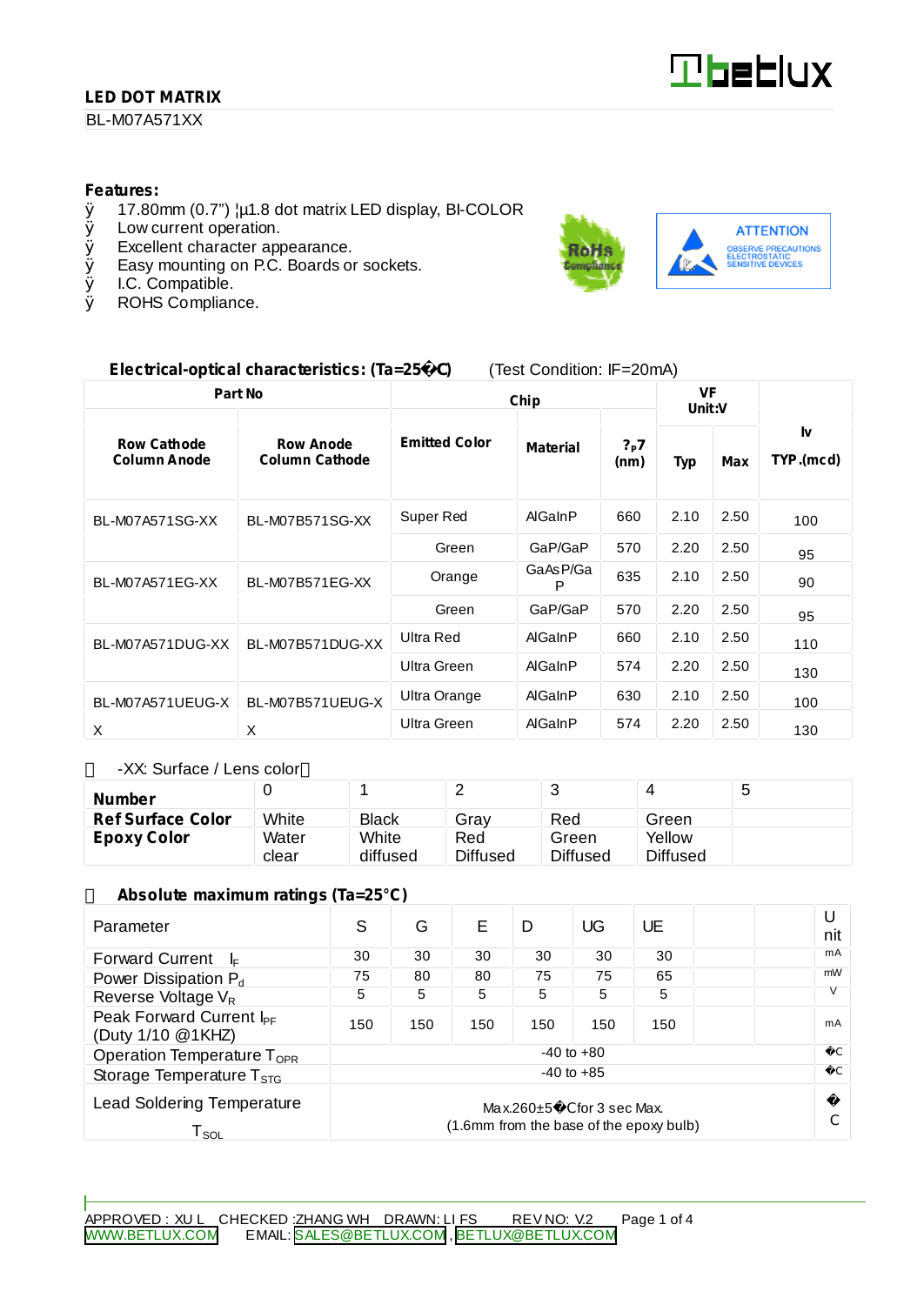BL-M07A571XX

#### **Package configuration & Internal circuit diagram**

## BL-M07X571 Series



Notes:

- 1. All dimensions are in millimeters (inches)<br>2. Tolerance is  $\pm 0.25(0.01")$  unless otherwise
- 2. Tolerance is  $\pm 0.25(0.01")$  unless otherwise noted.<br>3. Specifications are subject to change without notic
- Specifications are subject to change without notice.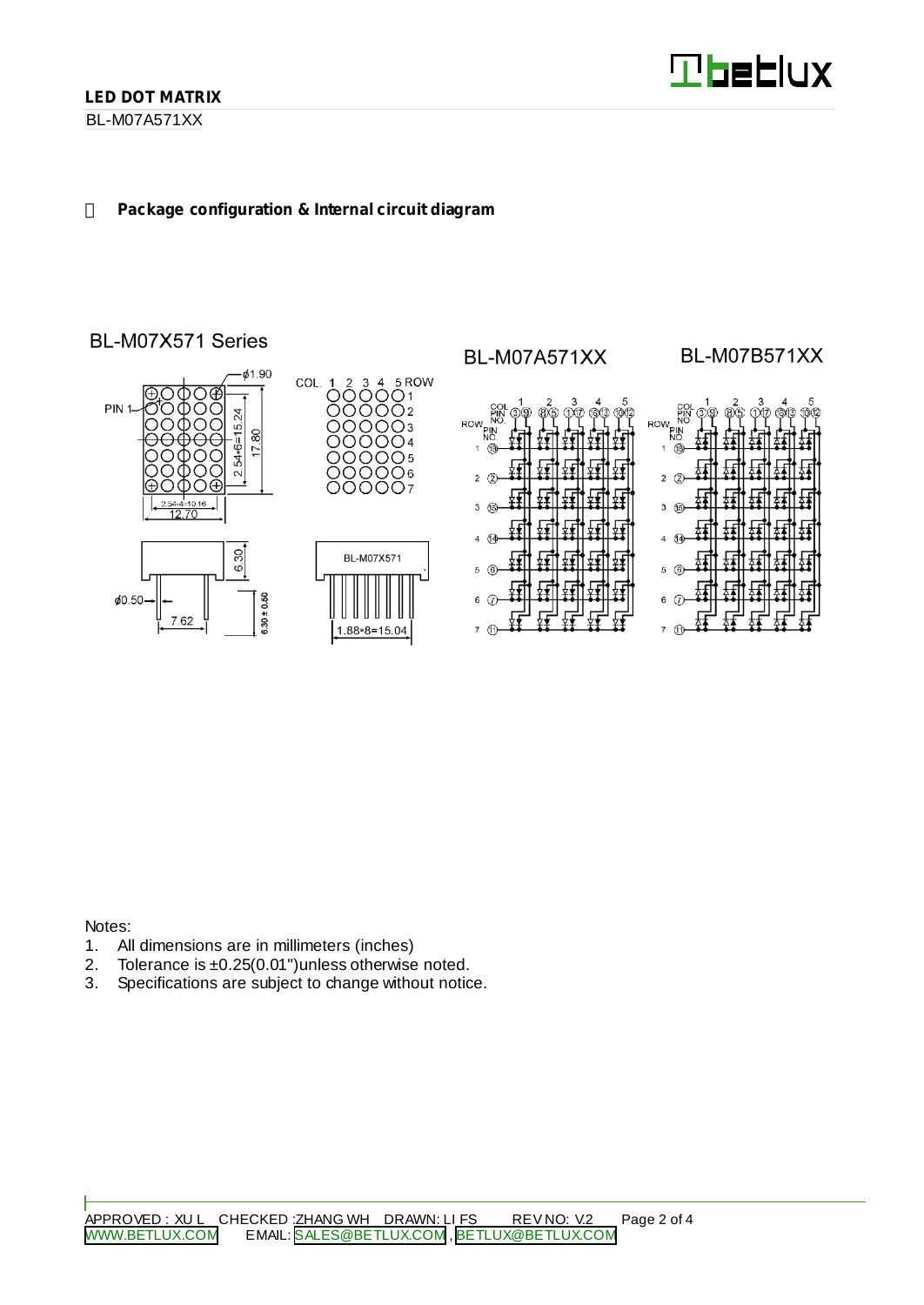# **Tbeblux**

#### **LED DOT MATRIX**

BL-M07A571XX

**Typical electrical-optical characteristics curves:**



- (1) GaAsP/GaAs 655nm/Red
- (2) GaP 570nm/Yellow Green
- (3) GaAsP/GaP 585nm/Yellow
- (4) GaAsp/GaP 635nm/Orange & Hi-Eff Red
- (5) GaP 700nm/Bright Red
- (6) GaAlAs/GaAs 660nm/Super Red
- (8) GaAsP/GaP 610nm/Super Red
- (9) GaAlAs 880nm
- (10) GaAs/GaAs & GaAlAs/GaAs 940nm
- (A) GaN/SiC 430nm/Blue
- (B) InGaN/SiC 470nm/Blue
- (C) InGaN/SiC 505nm/Ultra Green
- (D) InGaAl/SiC 525nm/Ultra Green



FORWARD VOLTAGE (Vf) FORWARD CURRENT VS. FORWARD VOLTAGE



RELATIVE LUMINOUS INTENSITY VS. FORWARD CURRENT FORWARD CURRENT (mA)



AMBIENT TEMPERATURE Ta( ) FORWARD CURRENTVS. AMBIENT TEMPERATURE



NOTE:25 free air temperature unless otherwise specified